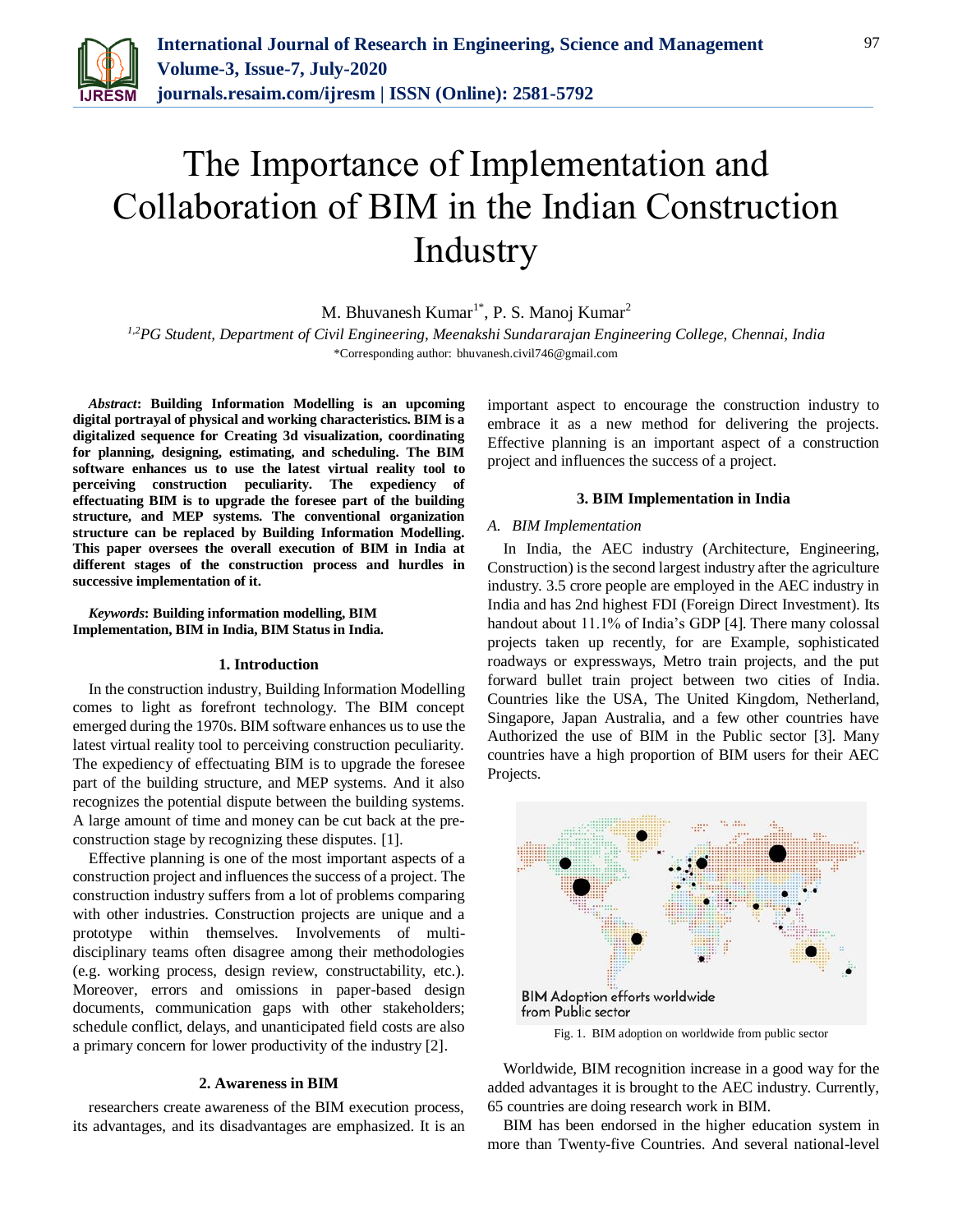

organizations back BIM adoption and application in more than 31 countries are shown in fig. 1.

*1) BIM Implementation areas*

BIM ranges from very limited in scope, concentrating entirely on the technology aspect, to very broad, surrounding other organizational and functional aspects such as governance, processes, standards, and people.

- 1. Governance The basis of a BIM application is the organized management of its deployment, service, acquiescence, and presentation.
- 2. Modeling & Deliverables At the core of BIM are modeling workflows and deliverables standards that specify the asset model and its downstream use in other lifecycle phases.
- 3. Collaboration & Data Management A collaboration and accompanying data management framework solution to control the sharing of relevant and accurate information to all project stakeholders.
- 4. Integrated Analyses During each lifecycle phase people need to analyze integrated asset models. Analyses span 2D to 3D, 4D (time), 5D (cost), and greater complexity.
- *2) Questionnaire Survey*

IBIMA (India BIM Association) has conducted a questionnaire survey to know the barriers for BIM diffusion in the world market and prepared the questionnaire to understand the problems that Indian Construction industry stakeholders are confronted with using BIM technologies and progress in AEC projects.

From February to September 2019, India BIM Association collected Data from Indian AEC Stakeholders. From 26 locations IBIMA has received one hundred and forty responses are shown in figure 2 within India and six other locations abroad i.e. Australia, Hong Kong, Singapore, Abu Dhabi, Qatar, and Dubai.

Other places from which considerable responses received were Hyderabad, Pune, Ahmedabad, Mumbai, Chennai, Bangalore, and Kolkata.

The Respondent's locations are 1.Srinagar, 2. Jammu, 3. Ludhiana, 4. New Delhi and Gurgaon, 5. Jaipur, 6. Udaipur, 7. Gandhi Nagar,8. Ahmadabad, 9. Ranchi, 10. Durgapur, 11. Kolkata, 12. Nagpur, 13. Aurangabad, 14. Pune, 15. Nashik, 16. Mumbai, 17. Hyderabad, 18. Bangalore, 19. Chennai, 20. Coimbatore, 21. Nagercoil, 22. Thrissur, 23. Kochi.

# *3) Respondent's answers*

Q1. Which type of company are you belong to?

Here, we noticed that most of the answerer were from the design organization (forty-six percentage of respondents). Around twenty-three percentage of the answerer was from an engineering/developer company. And, twelve percent of the answerer was from the construction company are shown in figure 3. Rest i.e. eighteen percent of the answerer was vendor or suppliers, a professional or industry company, academic institution, and other's category. This shows that the majority of the survey answerers who were dealing with BIM in project workflow are from a Design company. Showing that BIM maturity in India is most probably falls under the design stage. BIM diffusion in construction and operation stages is yet to mature in the coming days.



Fig. 2. Questionnaire Respondents location India's BIM Project

It is very much essential to educate and train construction and operation stage stakeholders with BIM technology and processes. It is necessary to make them realized that BIM diffusion will benefit the construction and operation team more than a design team. Fig. 3. The type of company in India Construction Industry.



Fig. 3. The Type of Organization in India Construction Industry

Q2. About how many BIM-related employees work at your company?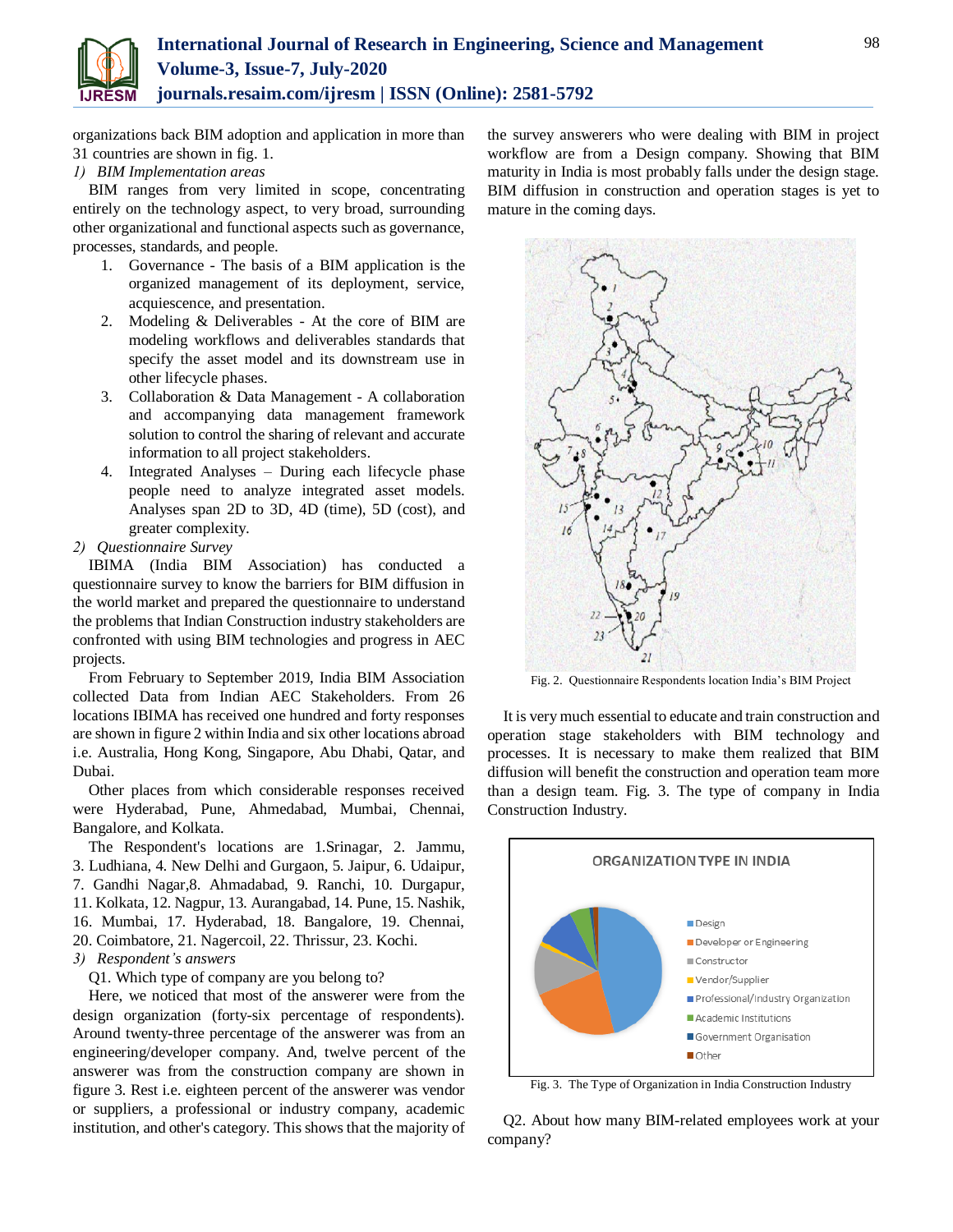

Here, only one 130 answerers were obtained out of 140 answerers. Here, half of the answerers informed that more than 20 BIM employees in their company. And, more than a twentyfive percent of the answerers' organizations contains lesser than 5 BIM employee. From the Results on the pie chart, we can understand that close to all the Indian AEC companies have a large number of very low BIM employees. It is our take away that most of these companies either deal with larger and complicated projects or with very little projects.



Fig. 4. No. of BIM Employee Work at Organization in India

Q3. Which number of BIM associated projects is your company presumed in?

Here, we received only a hundred and thirty-four answerers from a hundred and forty answerers. 40 % of the answerers' company was presumed with no greater than five BIM project distributions. however, throughout 34% of the answerers' companies were presumed in distribution greater than twenty BIM projects.

This gives up an intimation that Indian AEC companies are insistent sufficient in the world market to distribute BIM projects. And, it is an effective line known to the world AEC company that India is also named as BIM cooperative space for its ability to distribute building information models at an acceptable price in the world market.



Fig. 4. No. of BIM Project in Organizations of India

The extraordinary BIM projects and their places in India. From figure 3, we can pictorial the twelve great profile projects. Further BIM projects are undertaken in India.



Fig. 5. High Profile BIM Projects in India

The Project name and location are,

1. Redevelopment of Proguthi Maidhan Complex, 2. Medical College of Dr. BSAM Hospital Complex, 3. Gift Gold City Project, Gandhinagar. 4. Dholera Smart City, 5. Bhopal Smart City, 6. Nagpur Metro, 7. Aurangabad Industrial City hall Building, 8. Student Welfare Center at Savitribai Phule Pune University, 9. City Police Commissioner Head Quarters Building in Hyderabad, 10. Central Square, Chennai.

Respective Indian AEC companies' distribution BIM projects to the regional and worldwide Clients. some of leading India's BIM infusion contributors: AECM; Atkins; Ramboll and Neilsoft: Arup; RSP; Larsen & Toubro; Hoctief; Mott MacDonald. There are more than sixty other BIM infusion contributors in India.

## **4. BIM Collaboration**

BIM Collaboration is the process of identification of different BIM phases for a given project and defining the process of data and information sharing between these different phases. In this case, 'data' refers to the data generated by different software used in the different phases of the BIM project. The data and users could be located in the same or different geographical location offices.

BIM Collaboration process can appear complex with so many things to think about Data creating, Software tools to use,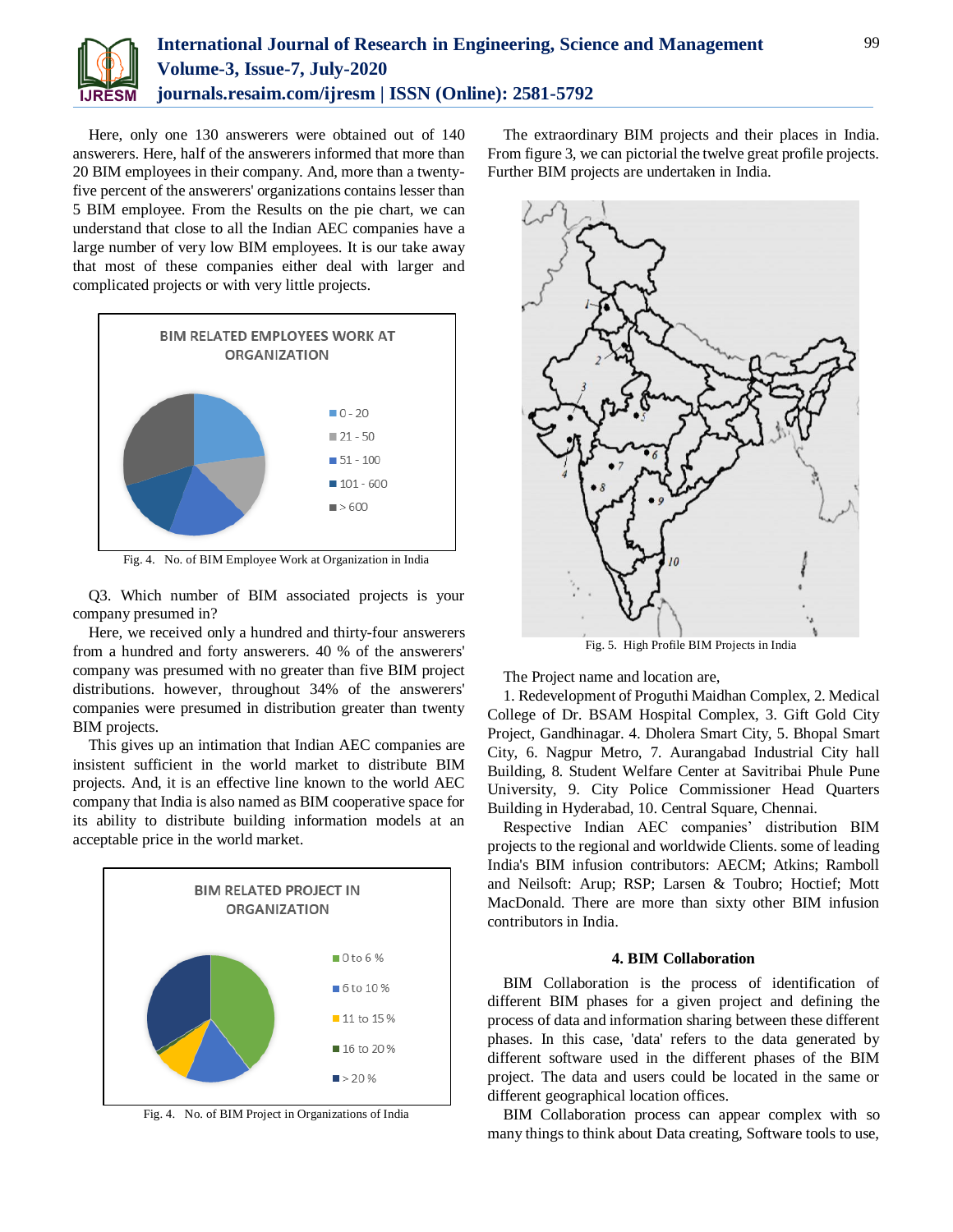

Data management solutions, Information sharing, Permissions, Data replications, etc.



Fig. 6. Flow chart for BIM Collaboration phases

Data Creation and Sharing relates to defining and organizing data, developing data management solutions, and defining a workflow to share the data.

Information Sharing involves defining the different stages when information is shared within the same design discipline and with the other design discipline, the permissions level status and version information of the data shared, etc.

Data Interoperability deals with the different data formats involved in the project and defining workflows to bringing them together, including and data migration that might be required.

Communication & interaction relates to the notification and communication process through which the user is aware of the latest status of project and design data artifacts. These could include the dashboard, email notification, use of social media tools for instant two-way collaboration, etc.

# **5. Benefits of BIM in Construction Industry**

## *A. Design and Planning*

BIM plays an important role over the whole life process of projects to the demolition of building from scratch of conceptual design. The make use of BIM in the project organizing permits the project team to analyses place and realize the complexity of place standards and land pronouncement which saves schedule and provides them with the options of effecting high worth activities [6]. 3-D models can be produced from the structure model at any phase in the process. These can extend from uncomplicated wireframe drawing to multiplex photorealistic portray [7].

This offers constancy in data produced from the realistic model. This supports designers to conceptualize and authenticate their design. The stakeholder can extract advantage of BIM usage at various stages of project design namely representational design, elaborative design, and assembly detailing [6].

BIM can model the structure virtually before realistic construction. therefore, investors can recommend the modification preliminary in the planning and design session as per their demand. Also, contractors can participate early in the drawing section to contribute to his field experience.

## *B. Quantity Estimation*

Give up with the potentiality for withdrawing a total of components, areas, and measurement portions and material proportion, Building Information Modelling quantity take-off tools allow a rapid withdrawal of additional detailed measurements and material proportion details [11]. As per the quantities withdrawal from the model is higher detailed, the homeowner is preserved from the over-budget project.

## *C. Clash Detection*

Building Information Modelling-based clash observation tools authorize geometry-based clash detection to be collaborated with symbolic and rule-based clash examination for recognizing qualified and structured collision.

BIM-based clash observation software grants stakeholders to selectively examine clashes in the middle of the designation structure, like examine the clashes b/w mechanical and structural systems, since each portion in the model is correlated with a particular kind of system. Accordingly, the clash examines procedures that can be occurred at any level of detail and across any number of building systems and trades [1].

## *D. Productivity*

With fifty percent of representative construction day being ineffective, BIM utilization can be making use to obtain a thirty-three-percentage increase by addressing late or inaccurate information, waiting on resources, multiple material handling, hold back on guide, and modify. This will have a considerable higher in the abundance for the civil industry, making it additional agreeable with abundance highs in other sectors like the agriculture sector, manufacturing industries, transportation facilities, etc. [2]. We found that Building Information Modelling is utilitarian to reduce the decay tariff of structural reinforcement and the consequence specify a high possible for financial savings [8].

# *E. Prefabrication*

Building Information Modelling recommends manufacturers of construction components detailed and information-rich structures, which can be examined for manufacturing characteristics, can shrink information requests and better production quality. An investigation of the utilization of Building Information Modelling on a huge health protection project in the USA admits that it is workable to accomplish 100% manufacture for mechanical structure erections and no clashes in MEP fitting tasks. Like in turn, yielded 20-30% labor reductions for the MEP sub-contractors, and thus decreases beyond the utility chain [9].

## *F. Quality Management*

Building Information Modelling-related to construction quality applying is acceptable and supportive in quality observance management. Since, data constancy, it is realizable and practically to concern Building Information Modelling for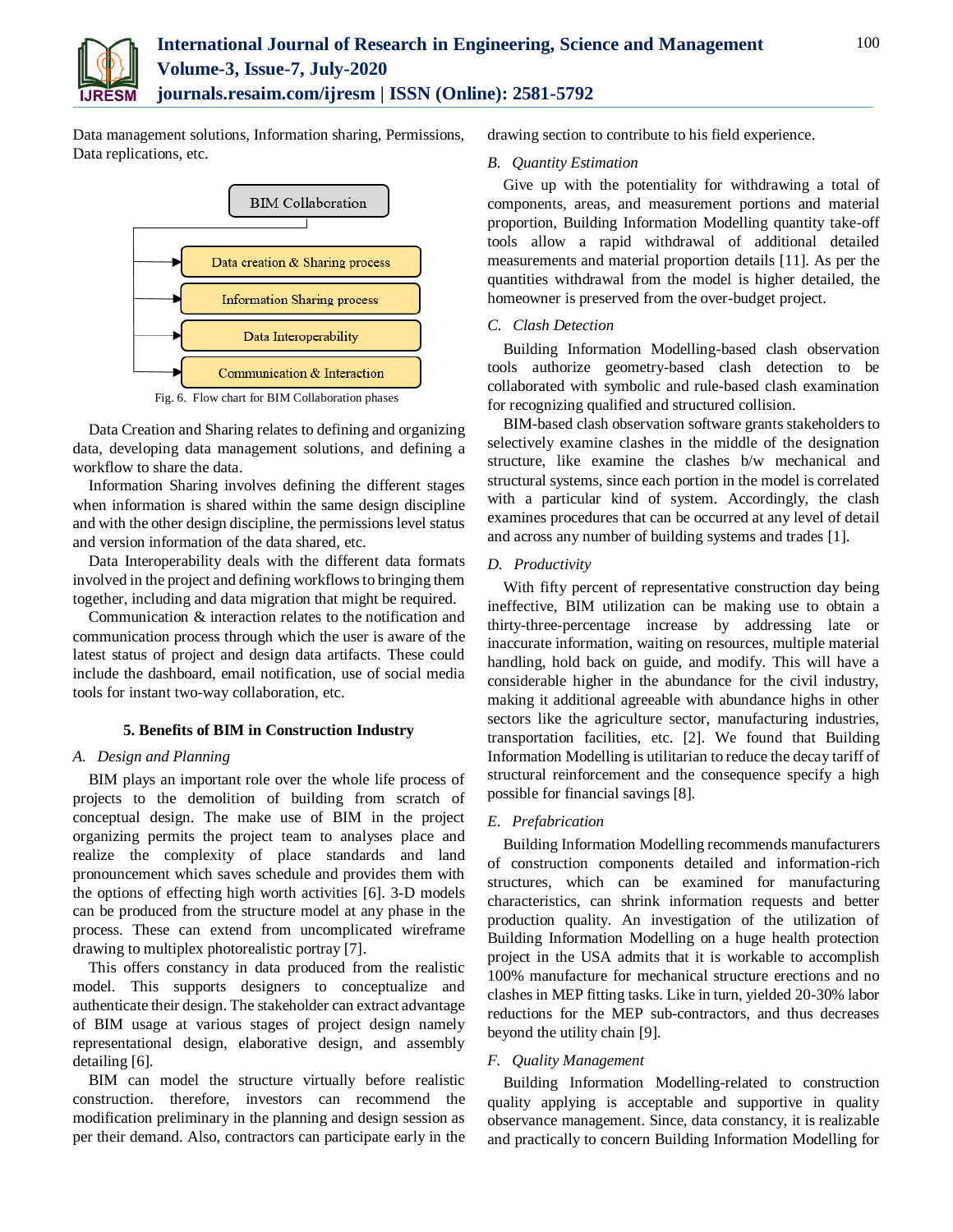

quality management and to completely take advantage of design data through the imagination of the construction procedure. Second Building Information Modelling can be suitable for contemporary industry-standard exercise in quality management [3].

#### *G. Facility Management*

The information collected through a BIM process and stored in a BIM-compliant database could be beneficial for a variety of FM (Facility Management) practices, such as commissioning and closeout, quality control and assurance, energy management, maintenance, and repair, and space management [10].

# *H. Safety*

In considering hazards and threats earlier: The higher functional form of safety process kicks off at the planning and pre-construction level. The supplemental the project advancement, the less occasion you have to dominate and control construction accidents [3]. BIM owns you to review and concentrate on hazards and threats preliminary within the design as data is allocated and synchronized between the project group, those who produce make fine you have appropriate clearance maintenance sections.

Render or simulate and check circumstance without anybody come into injury: In a virtual world, you can be and do whatever you like. Simulation in the construction sector grants you to test circumstances and frameworks without nobody getting injured [5]. This is especially convenient for field labor safety. Combine this with elevated reality, and you can begin to layered the imaginary model onto a real-constructive environment, creation your circumstance uniform reasonable.

# **6. Barriers for BIM Implementation in Indian Construction Industry**

Execution of BIM has enlarged appreciably over the done tenner, and it qualifies the dissimilar stakeholders of a construction process to get together greater all over its life sequence and better the occasion to division information and reduce exhaustion.

Each hurdle can then be split up into subunits. Nevertheless, the execution of BIM owns you to review and concentrate on hazards and threats preliminary within the design struggle far beyond its probably because of the existence of dissimilar hurdle. Building Information Modelling execution in the Indian AEC professionality has been constricted by many hurdles, which can be designated into six major sets: technical, legal, people, commercial barriers, educational, and training. Several hurdles can then be split into sub-groups.

To obtain consideration of the barriers that our Indian AEC institutions are fronting, we did a spacious literature survey and argumentation with industry shareholders to accumulate a feasible catalog of hurdles to come up with BIM projects.

| Table 1                                         |                                                            |                                                                                         |                                                                          |
|-------------------------------------------------|------------------------------------------------------------|-----------------------------------------------------------------------------------------|--------------------------------------------------------------------------|
| Different Barriers in the Construction Industry |                                                            |                                                                                         |                                                                          |
|                                                 | <b>Policy field players</b>                                | <b>Technology</b>                                                                       | <b>Process field</b>                                                     |
| In Academia                                     | Process of<br>introducing BIM in<br>the AEC curriculum.    | field players<br>Require for<br><b>BIMIT</b><br>laboratory<br>facility in<br>academics. | players<br>Need for revising<br>existing incomplete<br>BIM curriculum.   |
|                                                 | Resolving key issues<br>in delivering BIM<br>curriculum.   | Need for BIM<br>technical<br>officers.                                                  | An initiative to<br>reduce weak ties<br>between industry &<br>academia.  |
|                                                 | Initiative in<br>producing trained<br>BIM personnel.       | The need for<br>Std/guidelines<br>aware of the<br>BIM tool.                             | Teaching BIM as<br>both tech and<br>Process in<br>academics.             |
| In Industry                                     | <b>Technical barriers</b>                                  | <b>People</b><br><b>barriers</b>                                                        | <b>Education and</b><br>training barriers                                |
|                                                 | <b>Expensive Software</b>                                  | Client driven<br>limitations                                                            | Absence of BIM<br>education and<br>training                              |
|                                                 | Hardware<br>requirement                                    | Less<br>importance<br>towards BIM<br>adoption from<br>other team<br>members             | Skill issues                                                             |
|                                                 | Standard guidelines                                        | Lack of<br>talented<br>workforce to<br>operate BIM<br>tools                             | Organizational<br>efforts                                                |
|                                                 | <b>Legal barriers</b>                                      | Work<br>practices and<br>process-<br>related<br><b>barriers</b>                         | <b>Commercial</b><br><b>barriers</b>                                     |
|                                                 | Liability and<br>Copyright issues                          | Roles and<br>Responsibilities                                                           | Insurances                                                               |
|                                                 | National building<br>codes                                 | Changes in<br>practices and<br>use of<br>information                                    | Capital for<br>investment                                                |
|                                                 | Third-party<br>dependence for<br>accuracy of BIM<br>models | Inefficient<br>regulatory                                                               | Key adopters of<br>BIM (designers) will<br>not get immediate<br>benefits |

#### **7. Conclusion**

BIM creates competency and also helps users to get several benefits. It gives back the feature that customer of all levels realizes BIM as allocate them work greater, but rate reduction is feasible to be realized by professional users. The high rated professional conveniences are: perceptible access to construction Information, Enables Easy Conflict Resolutions, Helps to Schedule the Construction Process.

BIM needs a significant alteration in traditional project delivery methods by changing the authority of every individual in the organization in India. To accomplish satisfaction from Building Information Modelling to the whole stretch, each collaborator of the construction industry needs to incorporate it. The barriers like interoperability, allowable issues, deficiency